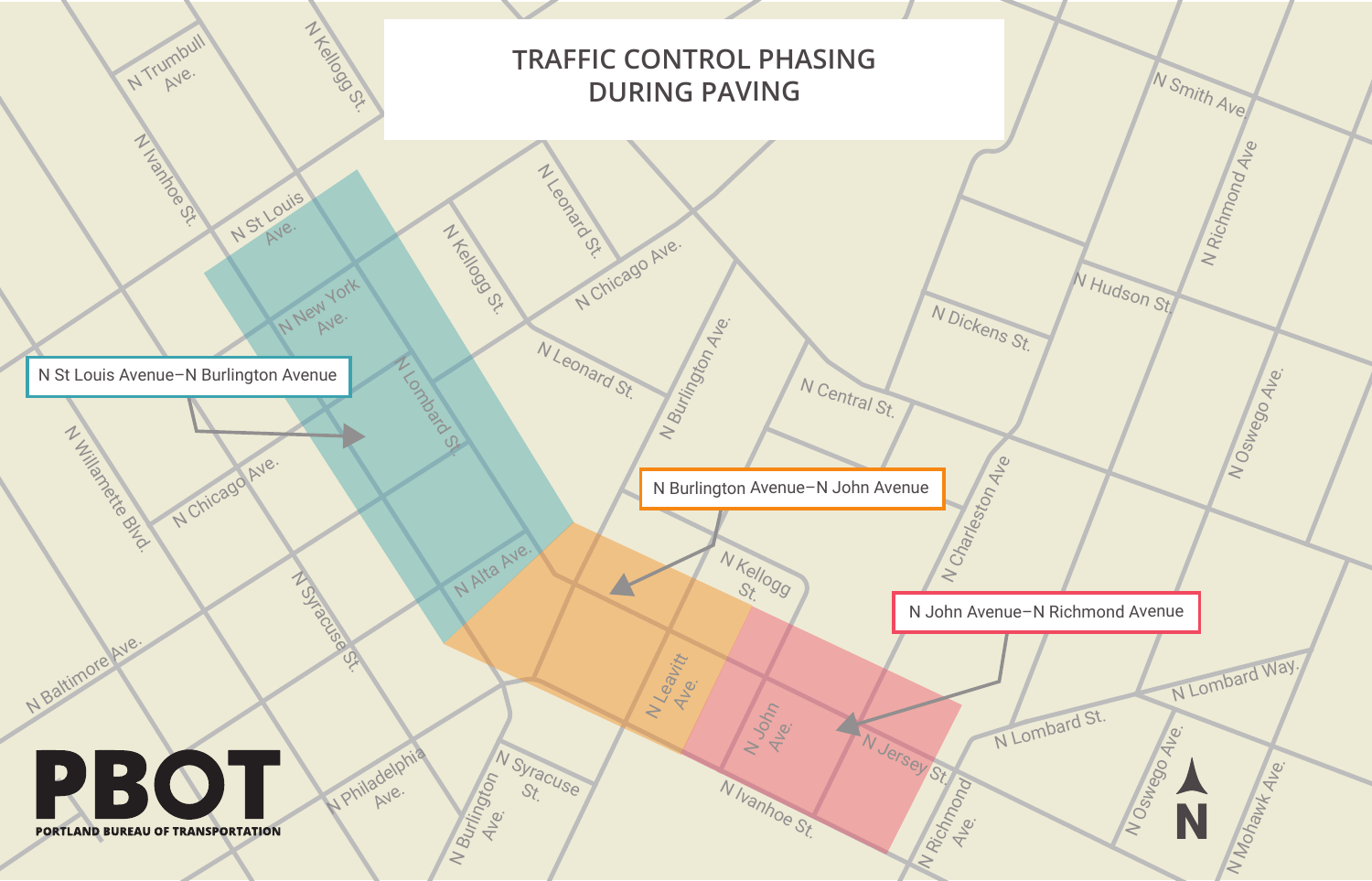

# PAVING TRAFFIC CONTROL BETWEEN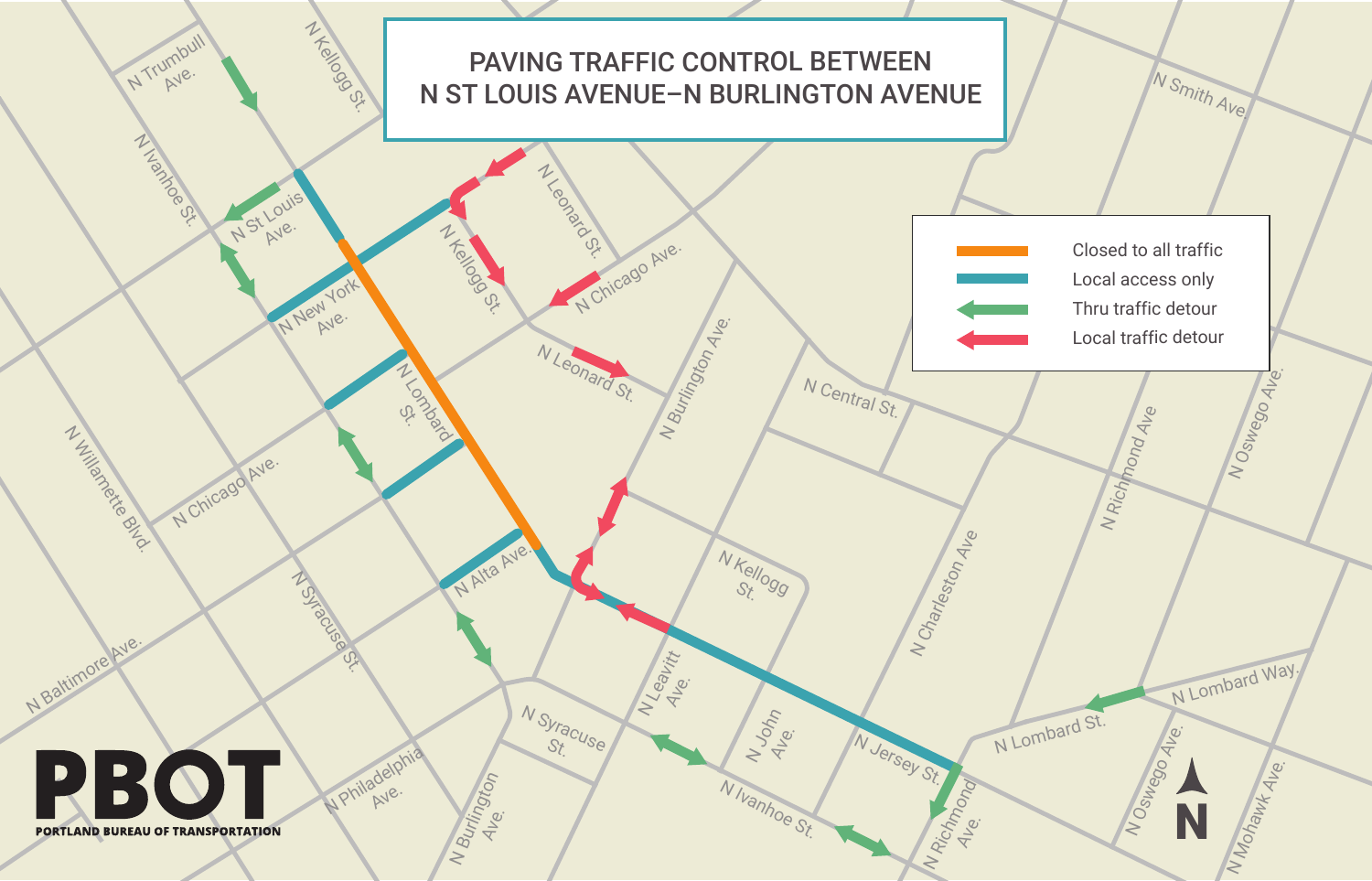N Burlington Ave.

N Alta Ave.

N Lombard St.

N Trailogo

N Leonard St.

N Leonard St.

N Chicago Ave.

N Ivanhoe St.

N Richmond i<br>Ave.



N Jersey St.

N Central St.

### 23  $\bullet$ **PORTLAND BUREAU OF TRANSPORTATION**

Chicago Ave

N Williams Black

N Baltimore Ave.

H Nagyar

N Trumbull

N Kellogg St.

N New York

N St Louis

Syracuse S

N Philadelphia

N Syracuse

N Charleston Ave

#### PAVING TRAFFIC CONTROL BETWEEN N BURLINGTON AVENUE–N JOHN AVENUE

N Burlington Ave.

N Leavitt

N John

N Kellogg